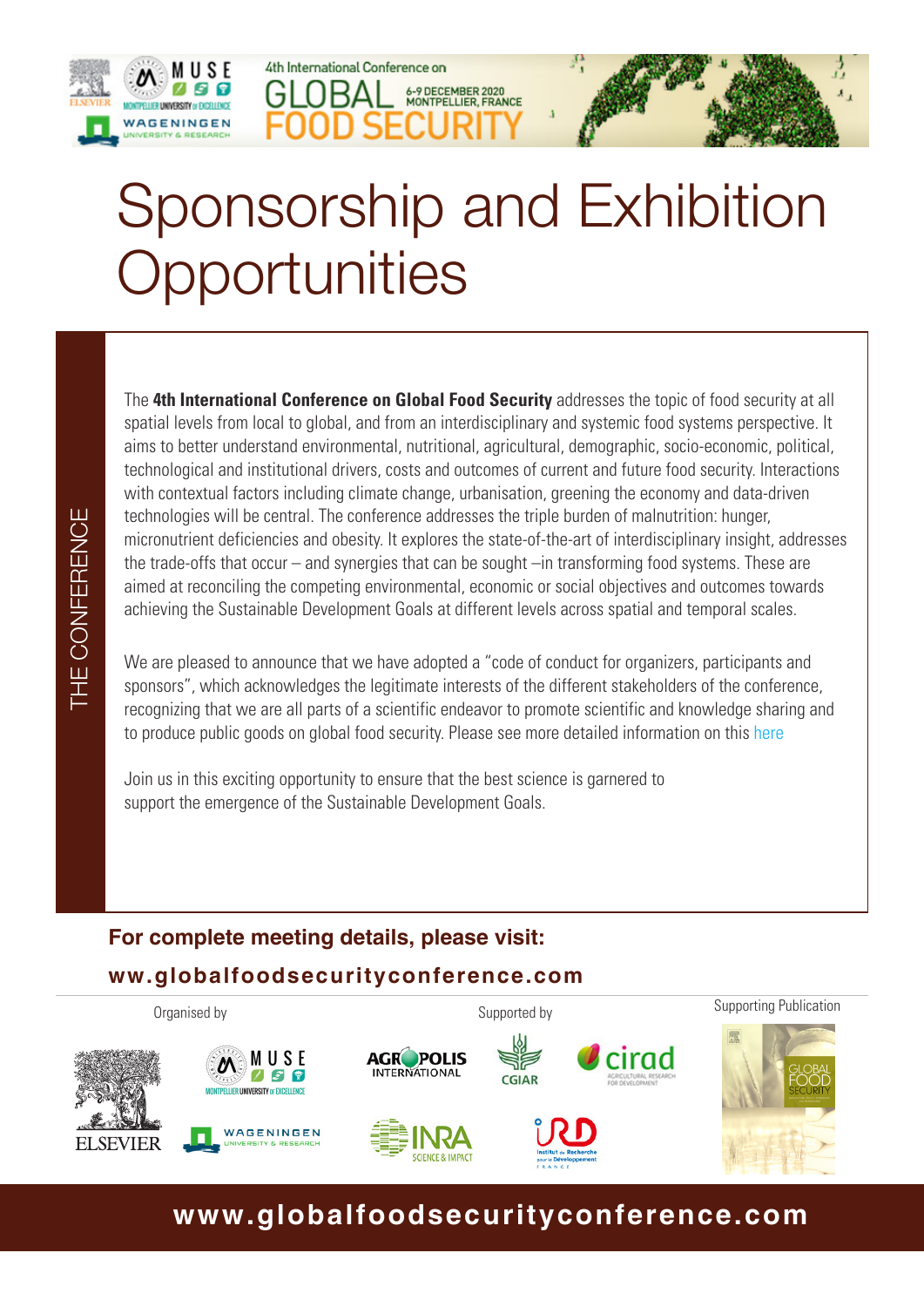

INFORMATION

INFORMATION

SILVER SPONSOR

SILVER SPONSOR

PLATINUM SPONSOR

**PLATINUM SPONSOR** 

## 4th International Conference on 6-9 DECEMBER 2020<br>MONTPELLIER, FRANCE



#### RAISE YOUR PROFILE

Elsevier's extensive global network of physical scientists in academia, business and government is being targeted to generate a highly qualified audience from the food security community.

#### The **4th International Conference on**

**Global Food Security** will bring together leaders from industry and academia to exchange and share their experiences, present research results, explore collaborations and to spark new ideas, with the aim of developing new projects and exploiting new technology for food security.

#### USE YOUR PRESENCE AT THE **4TH INTERNATIONAL CONFERENCE ON GLOBAL FOOD SECURITY TO:**

- **Example 1** aunch new products and highlight existing ones
- spotlight key executives
- elevate your company profile in the food chemistry community
- network with specialists, seek international partners and form new alliances
- increase visibility in focused markets  $\hat{\mathbf{r}}$
- give maximum exposure for your company and increase brand awareness
- position your organization ň.
- $\overline{\mathbf{r}}$ communicate your message to a highly qualified scientific community
- build relationships for the future  $\blacksquare$
- attract new talent and strengthen partnerships  $\blacksquare$
- generate sales leads and educate the market  $\blacksquare$

For further information on sponsorship and exhibition opportunities please contact:

#### **Tom Faulkner**

Head of Conference Sales Elsevier, Radarweg 29, 1043NX Amsterdam, The Netherlands. Tel : +31 (0)20 485 2175 Email : t.faulkner@elsevier.com

| € 25,000                                                                                                                                                                                                                                                                                                                                                                                                                                                                                                                                                                                                                                       |                     | € 16,500                                                                                                                                                                                                                                                                                                                                                                                                                                                                                                                                                                                             |
|------------------------------------------------------------------------------------------------------------------------------------------------------------------------------------------------------------------------------------------------------------------------------------------------------------------------------------------------------------------------------------------------------------------------------------------------------------------------------------------------------------------------------------------------------------------------------------------------------------------------------------------------|---------------------|------------------------------------------------------------------------------------------------------------------------------------------------------------------------------------------------------------------------------------------------------------------------------------------------------------------------------------------------------------------------------------------------------------------------------------------------------------------------------------------------------------------------------------------------------------------------------------------------------|
| • Company acknowledgement on all official conference<br>support signs, program, conference website and on all<br>marketing collateral<br>• Complimentary registration for 5 delegates<br>- Complimentary 6x2m shell scheme booth<br>• One set of promotional materials included in the<br>registration material<br>• A complimentary meeting room<br>Your logo on all delegate badges<br>A complimentary full page advertisement in the program<br>• Option to brand specific portions of the meeting,<br>including 3 of the following*:<br>• Welcome reception • Refreshment break • Lunch break<br>• Congress bags • Poster award • Lanyards | <b>GOLD SPONSOR</b> | • Company acknowledgement on all official conference<br>support signs, program and on all marketing collateral<br>Special recognition on the conference website<br>• Complimentary registration for 4 delegates<br>- Complimentary 3x2m shell scheme booth<br>• One set of promotional materials included in registration<br>material<br>A complimentary full page advertisement in the program<br>• Option to brand specific portions of the meeting, including<br>2 of the following*:<br>• Welcome reception • Refreshment break • Lunch break<br>• Congress bags • Poster award • Conference app |
| • Conference app • Gala Dinner                                                                                                                                                                                                                                                                                                                                                                                                                                                                                                                                                                                                                 |                     | An exhibition will run alongside the conference providing<br>you with the opportunity to network with the delegates,<br>demonstrate your products, generate new sales leads and                                                                                                                                                                                                                                                                                                                                                                                                                      |
| €10,000<br>• Company acknowledgement on all official conference<br>support signs, program and on all marketing collateral                                                                                                                                                                                                                                                                                                                                                                                                                                                                                                                      | EXHIBITION          | raise your profile within the scientific community.<br>The exhibition package includes the listing of your logo and<br>company name, short description and link on the conference                                                                                                                                                                                                                                                                                                                                                                                                                    |
| Special recognition on the conference website<br>Complimentary registration for 3 delegates                                                                                                                                                                                                                                                                                                                                                                                                                                                                                                                                                    |                     | website and program booklet.<br>The following options are available:                                                                                                                                                                                                                                                                                                                                                                                                                                                                                                                                 |
| Complimentary 3x2m shell scheme booth                                                                                                                                                                                                                                                                                                                                                                                                                                                                                                                                                                                                          |                     |                                                                                                                                                                                                                                                                                                                                                                                                                                                                                                                                                                                                      |
| • One set of promotional materials included in registration<br>material                                                                                                                                                                                                                                                                                                                                                                                                                                                                                                                                                                        |                     | Table top (2m table top exhibition stand<br>including one exhibition ticket)<br>€ 1,400                                                                                                                                                                                                                                                                                                                                                                                                                                                                                                              |
| • Option to brand specific portions of the meeting,<br>including 1 of the following*:<br>• Refreshment break • Lunch break<br>• Poster award                                                                                                                                                                                                                                                                                                                                                                                                                                                                                                   |                     | Shell scheme booth (3x2m booth including<br>one complimentary delegate ticket)<br>€ 2,600                                                                                                                                                                                                                                                                                                                                                                                                                                                                                                            |

(\*) Based on first come first served receipt of commitments

www.globalfoodsecurityconference.com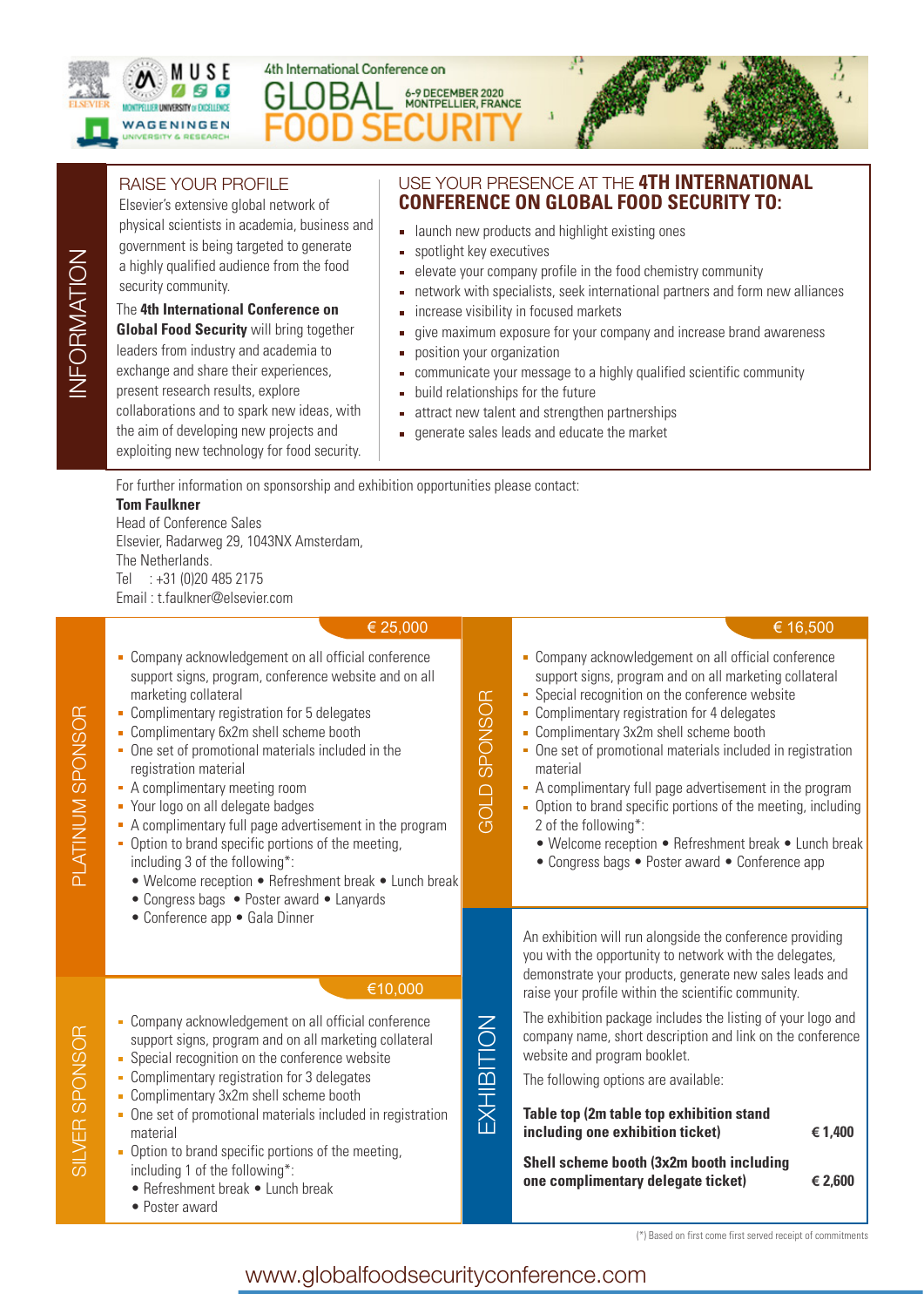





#### ADDITIONAL SPONSORSHIP OPPORTUNITIES

Please use the below as a guide, if you would like an amended package to suit your business needs please contact t.faulkner@elsevier.com Promotion exposure for our sponsors includes: Listing of your company name and logo in the program booklet

Listing of your logo and company name, short description and link through to your company website on the conference website

See below for additional specific benefits and exposure

|                          | Delow for additional specific perients and exposure<br><b>DELEGATE BAG</b> Two spaces available € 7,000<br>Have your company logo on the highly valued<br>delegate bag. Used long after the event this<br>will ensure long lasting visibility for your<br>company.<br>" 2 complimentary delegate places<br><b>LANYARDS</b> Three spaces available<br>€ 6,800<br>Your company logo on the woven conference<br>lanyard given to each delegate and worn<br>throughout the conference.<br>■ 2 complimentary delegate places                                                                                                                                                                                                                                                                                        | <b>POSTER SPONSOR</b> Exclusive<br>€ 3,500<br>An opportunity to have the poster award<br>awarded in the closing session named after<br>your company.<br>- 1 complimentary delegate place<br><b>REFRESHMENT BREAKS</b><br>€ 2,500<br>One space per break<br>" On site 'sponsor' signage in the conference<br>catering areas<br>. Display area and table for you to promote<br>your company during the course of the<br>refreshment break (Please bring along the                                                                                                                                                                                                                                                                                                                                                                                       | <b>CONFERENCE APP Exclusive CONTACT US</b><br>Sponsor Elsevier's conference App, available on<br>all Android and iOS devices. Your company logo<br>will be displayed prominently on the app.<br>. Details of the program and speakers<br>Abstracts of all the talks and posters<br><b>• Presentation and Poster files</b><br>Information on exhibitors and sponsors<br>Conference floor plans<br>Allows participants to plan what<br>presentations to attend, add notes to the |
|--------------------------|----------------------------------------------------------------------------------------------------------------------------------------------------------------------------------------------------------------------------------------------------------------------------------------------------------------------------------------------------------------------------------------------------------------------------------------------------------------------------------------------------------------------------------------------------------------------------------------------------------------------------------------------------------------------------------------------------------------------------------------------------------------------------------------------------------------|-------------------------------------------------------------------------------------------------------------------------------------------------------------------------------------------------------------------------------------------------------------------------------------------------------------------------------------------------------------------------------------------------------------------------------------------------------------------------------------------------------------------------------------------------------------------------------------------------------------------------------------------------------------------------------------------------------------------------------------------------------------------------------------------------------------------------------------------------------|--------------------------------------------------------------------------------------------------------------------------------------------------------------------------------------------------------------------------------------------------------------------------------------------------------------------------------------------------------------------------------------------------------------------------------------------------------------------------------|
| BRANDING AND VISIBILIT   | <b>REGISTRATION DESK Exclusive</b><br>€ 3,000<br>Your company logo on poster and signage at<br>the registration desk<br>" Your company logo on pens distributed at<br>the conference<br>• 1 complimentary delegate place<br><b>DELEGATE BAG INSERT</b><br>€ 1,150<br>Your promotional material can be inserted into<br>each delegate bag given to participants on site.<br>This applies to light weight materials only $-$<br>books etc. will not be inserted into delegate<br>bags, but are more appropriate for literature<br>displays.<br>Materials should be sent to the Project Lead<br>in time for insertion - specific dates and<br>quantities will be provided on application.                                                                                                                         | items to the display area 30 minutes before<br>your sponsored break)<br>- 1 complimentary delegate place<br>€ 3,000<br>Exclusive<br><b>CHARGING STATION</b><br>Located in a booth within the exhibit hall, the popular<br>table top Charging Station will provide attendees<br>with the facility to charge their cell phones, tablets<br>or lap tops during the day. This packages offers<br>sponsors signage above and on two sides of the<br>table, plus the opportunity to add your own 'pull up<br>banners to the space provided. (attendees use the<br>facility at their own risk).<br>LITERATURE TABLE PLACEMENT € 850<br>Your promotional materials will be displayed<br>by the conference organizers on a dedicated<br>literature display in the area where delegates<br>will have their coffee breaks, lunch and poster<br>viewing sessions. | program, make lists via the To Do feature<br>and add custom tags to presentations and<br>exhibitors.                                                                                                                                                                                                                                                                                                                                                                           |
| NETWORKING OPPORTUNITIES | <b>WELCOME DRINKS RECEPTION</b><br>€ 9,000<br>Exclusive<br>. Opportunity to give a short address at the<br>beginning of the reception<br>• Your company logo on available paraphernalia<br>(eg napkins, doilies etc)<br>• Your company logo on A1 sized foam-backed<br>posters positioned around the reception area<br>" Delegate bag insert<br>■ 2 complimentary delegate places<br>€ 6,000<br><b>Exclusive</b><br><b>LUNCH BREAK</b><br>Sponsorship of one of the Conference<br>Lunches<br>• Your company logo on available<br>paraphernalia (eg. napkins, doilies etc)<br>Your company logo on A1 sized foam-backed<br>posters where the lunch will be taking place<br>. Opportunity to give a short address at the<br>beginning of the lunch<br>• Delegate bag insert<br>■ 2 complimentary delegate places | <b>GALA DINNER</b><br><b>Exclusive</b><br>€ 12,000<br>An unrivalled opportunity to have high profile<br>branding at the main social event of the<br>conference.<br>• Your company logo on available paraphernalia<br>(eg napkins, doilies etc.)<br>A tabletop exhibition display<br>- Your company logo on A1 sized foam-backed<br>posters where the dinner will be taking place.<br>. Opportunity to give a short address at the<br>beginning of the dinner<br>- Delegate bag insert<br>- 2 complimentary delegate places                                                                                                                                                                                                                                                                                                                            | <b>WORKSHOP</b><br><b>CONTACT US</b><br>Showcase your products to the conference<br>delegates at a dedicated workshop session.<br>Includes 1 free delegate place and company<br>acknowledgement by level on all official<br>conference support signs, program and on all<br>marketing collateral                                                                                                                                                                               |